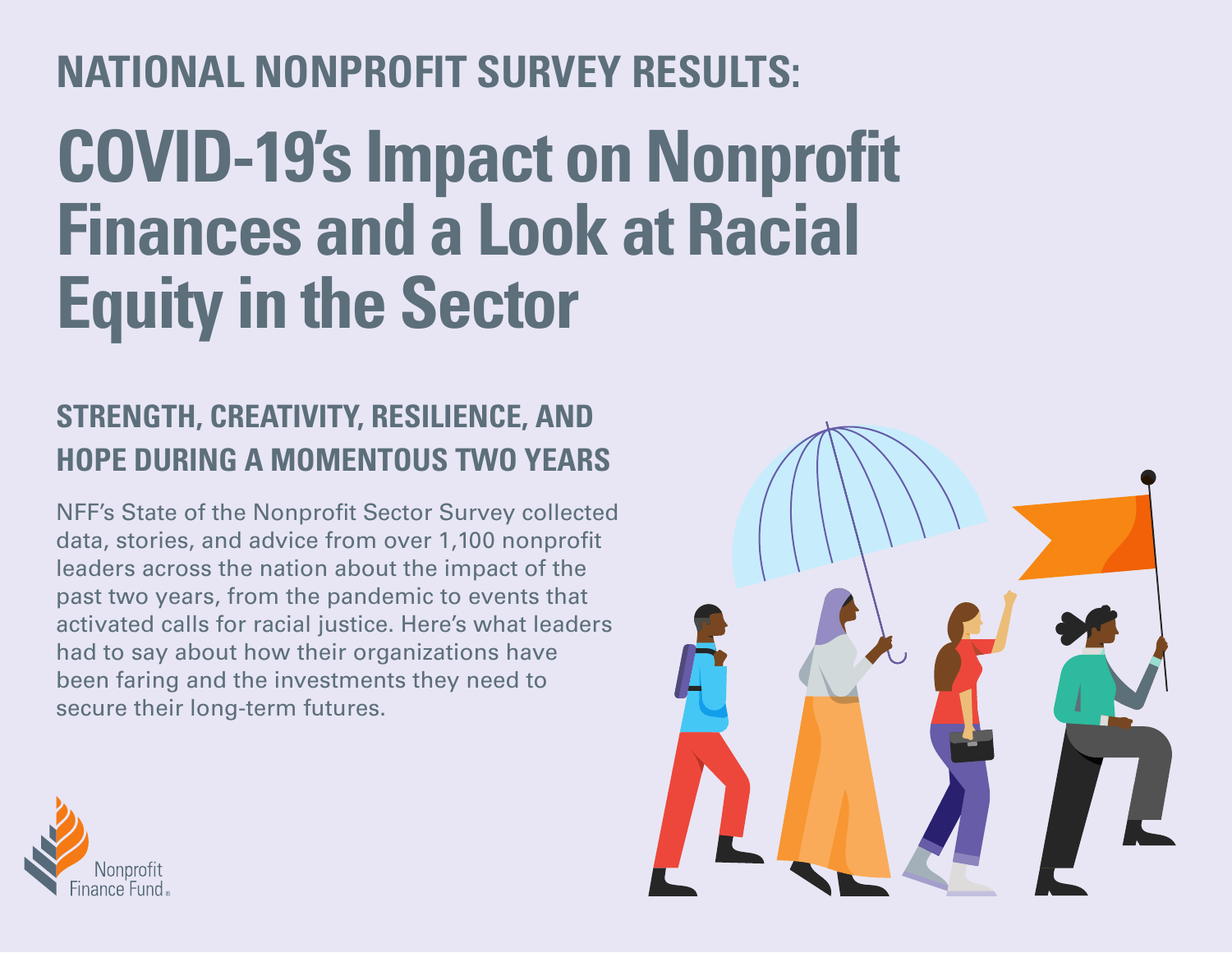### **Who took the 2022 NFF State of the Nonprofit Sector Survey?**

- 1,168 respondents from 47 states plus the District of Columbia and Puerto Rico.
- Leaders from a diverse array of service areas, with human services (including housing, youth services, and other) representing the highest percentage (39%), followed by arts & culture (12%) and community/economic development (11%).
- Organizations of all sizes participated: 12% had annual expenses less than \$100,000 in the 2021 fiscal year, while 7% were at \$20,000,000 or more.
- 69% primarily or exclusively serve people with lower incomes.
- 33% of responding organizations are BIPOC-led, which, for the purposes of this survey, we define as having an Executive Director or CEO who is Black, Indigenous, or other person of color.
- Looking in greater detail at the racial/ethnic identity of nonprofit leaders, respondents came from organizations with the following leadership (note, respondents could select more than one identity, so the total slightly exceeds 100%):

#### **A NOTE ON DEFINITIONS**

In the ensuing results, we frequently point out the disparity between BIPOCand white-led organizations; however, we also recognize that "BIPOC" (Black, Indigenous, or person of color) as a category merges and could potentially obscure the different experiences of specific racial/ethnic groups. So, we occasionally highlight the specific responses of Latinx/Hispanic-led, Black-led, and AAPI-led (Asian American/ Native Hawaiian/Pacific Islander) nonprofits, where there are notable differences in the data amongst these groups.

Additionally, for purposes of this document:

- A Black leader is a CEO/ED who identifies as Black or African American.
- A Latinx leader is a CEO/ED who identifies as Hispanic or Latinx.
- An AAPI leader is a CEO/ED who identifies as Asian or Asian American, Native Hawaiian and/or Pacific Islander.
- A multi-racial leader is a CEO/ED who identifies as Multi-Racial/Multi-Ethnic.
- A white leader is a CEO/ED who identifies as Non-Hispanic White.

We also defined the size of organizations using the following budget ranges:

- **\$0 to \$499,999:** Smaller-sized organization
- **\$500,000 to \$4,999,999:** Mid-sized organization
- **\$5,000,000 or more:** Larger-sized organization



lower incomes, as compared to 62% of white-led organizations.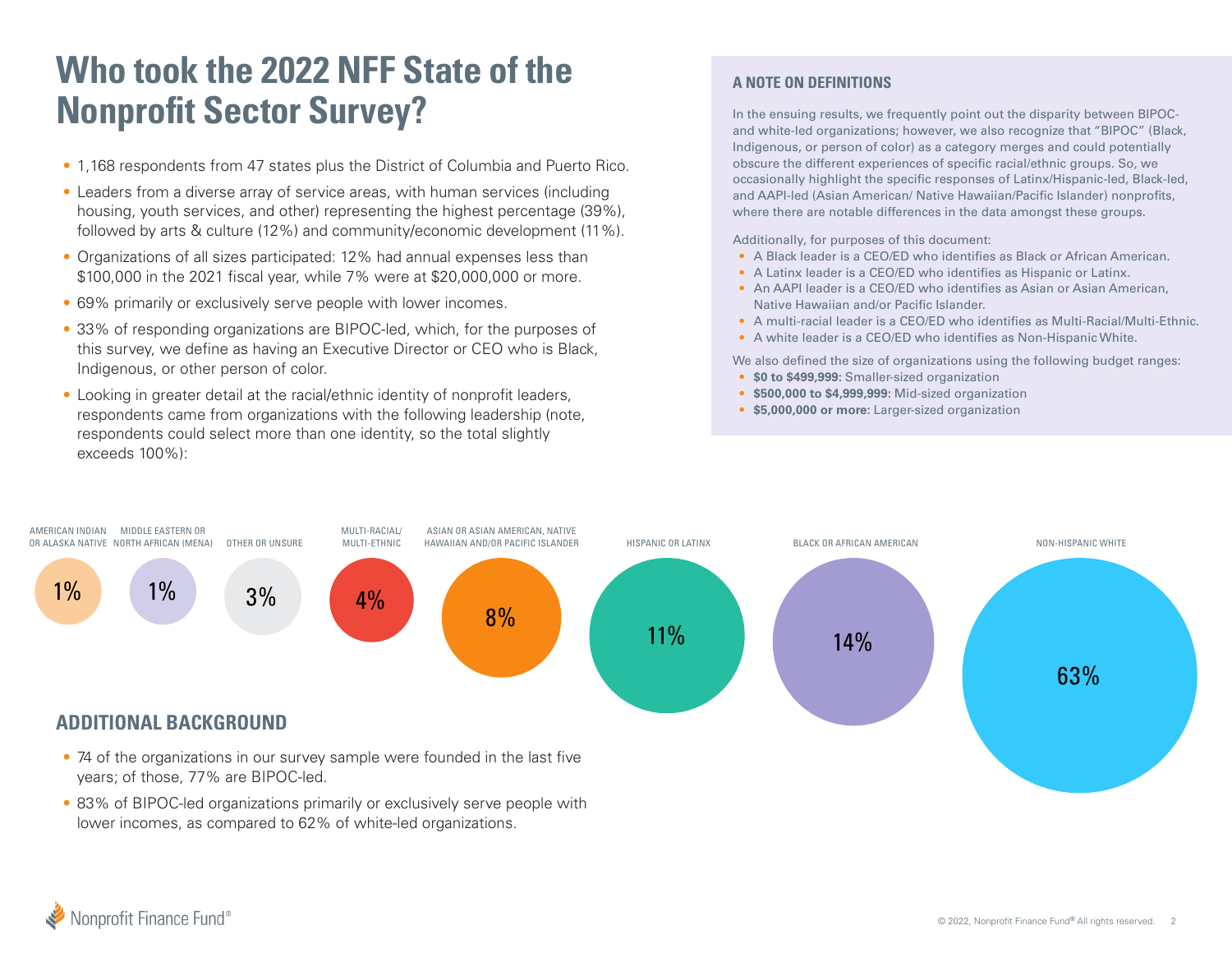# **Responding to Community Need**

**DEVELOPED NEW OR DIFFERENT WAYS OF**  When times got tough, government, philanthropy, and community members turned to nonprofits to help people in their communities who were sick or at risk, or who had lost jobs due to the pandemic.



Imagine our wonder to be able to relay in this moment that nonprofit survey respondents report being in a stronger financial position than they were pre-pandemic. At the same time, the majority of our survey respondents reported that they continue to face financial challenges: achieving long-term financial sustainability, covering the full costs of their operations, and raising unrestricted funding foremost among them. **While we should celebrate nonprofits' relative strength in the present, we must also take action to ensure these gains are preserved well into the future.**

The pandemic has taught us that solid systems, karma, cross training of staff, and staying current on technology were even more vital than we had thought upon implementation of those initiatives. Mostly, we are proud that our team has stepped up supporting neighbors, friends, and family. Proud that our team pivoted quickly. Proud that they remain mission focused. And proud of the work we have accomplished despite everything happening around the world.

During the height of the pandemic and "shelter in place order" a couple of staff members actually lived at the facility so that we could continue to provide services. Since then, we have implemented policies so that we can check people in over the phone and/ or other ways to reduce possible exposure to COVID.

Mid-sized medical lodging nonprofit, Southern region, leader racial identity not disclosed

#### **REPORTED THAT STAFF TOOK ON DUTIES OUTSIDE REGULAR JOB DESCRIPTIONS ALL OR MOST OF THE TIME**

Prior to 2020, our home visitors conducted visits in participants' homes. In 2020, in order to respond to the pandemic and reduce the risk of infection, we developed "walking visits" in which our home visitors and participating mothers interacted while walking and pushing a stroller. We were able to redirect funds to the purchase of sturdy, good quality strollers for families that did not have them; in addition, both our staff and participants began to engage regularly in outdoor physical exertion that benefited their health and exposed participating infants/toddlers to regular outdoor activity. We are continuing and will continue to utilize this positive innovation.

Smaller-sized infant/child development nonprofit, Western region, leader identifies as multi-racial

Larger-sized housing/shelter nonprofit, Western region, leader identifies as multi-racial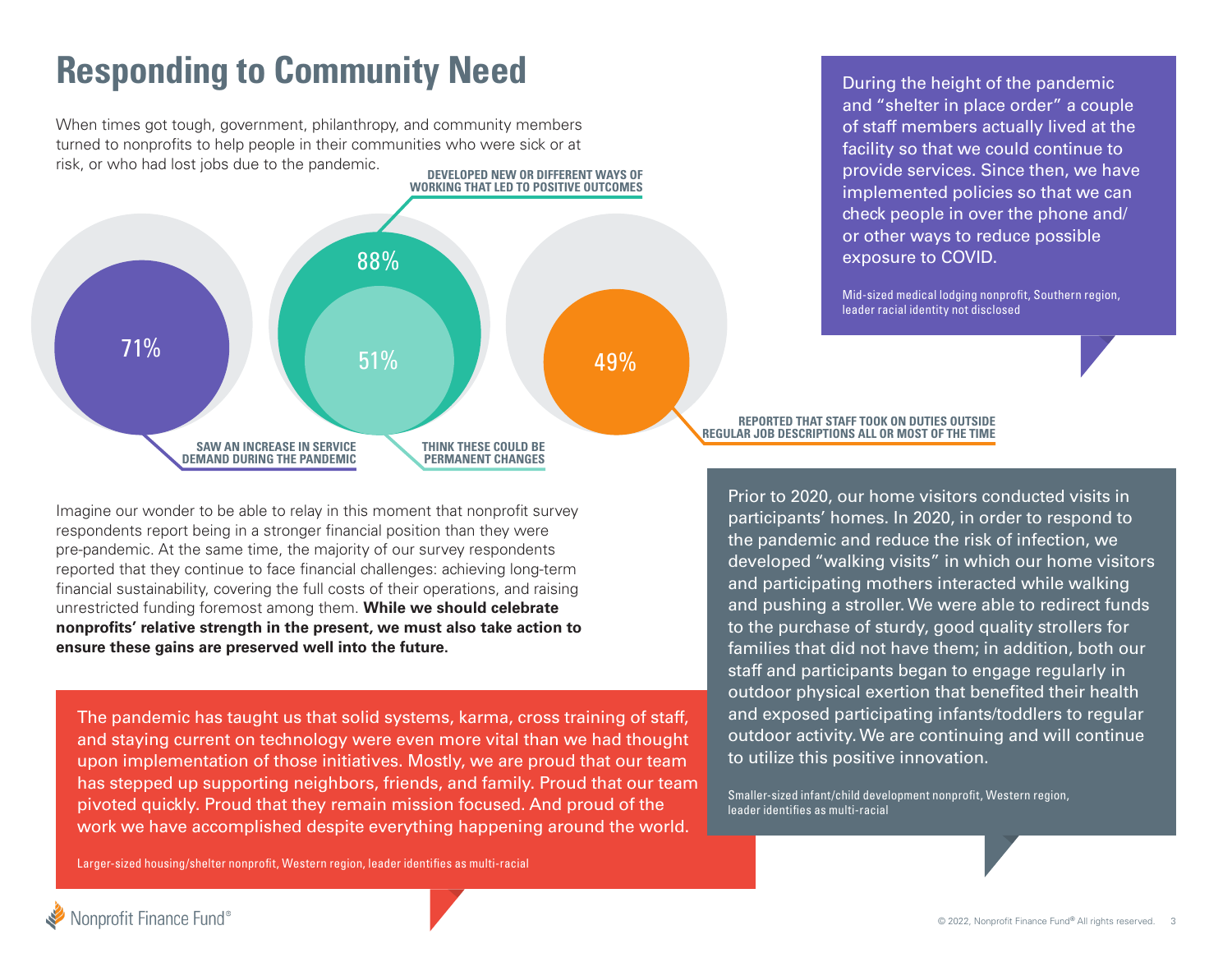# **Building Financial Strength While Facing Familiar Challenges**

COVID-19 upended the traditional funding practices in the sector, and the changes were both welcome and needed. We hope the sector will learn from and build on this moment, rather than reverting to the practices of a broken funding/financing system that supports nonprofits through restricted funds.

Many government, foundation, and individual supporters recognized that nonprofits were on the frontlines for our physical and mental well-being, and quickly made flexible or unrestricted funding available to support these essential community services. Unrestricted funding is critical for most nonprofits; it lets them decide how to spend their funds to best support their work. **But we wonder: Can nonprofits expect this level of flexible or unrestricted funding to continue?**

• In the 2021 fiscal year (FY2021), 36% of nonprofits received more than half of their funding in unrestricted funds, including general operating support. (For purposes of this survey, we defined **unrestricted funding** as grants or donations nonprofits may spend in any way they believe is appropriate to further their mission.)

[I am not surprised by the high level of unrestricted funding for over onethird of respondents.] As a result of the devastation from the Covid-19 Pandemic organizations dealt with very unexpected issues and cost. I believe that donors and funders were more aware of the unforeseen issues and financial hardships and decided to be more flexible and generous with their contributions.

Larger-sized economic development nonprofit, Southern region, leader identifies as Black





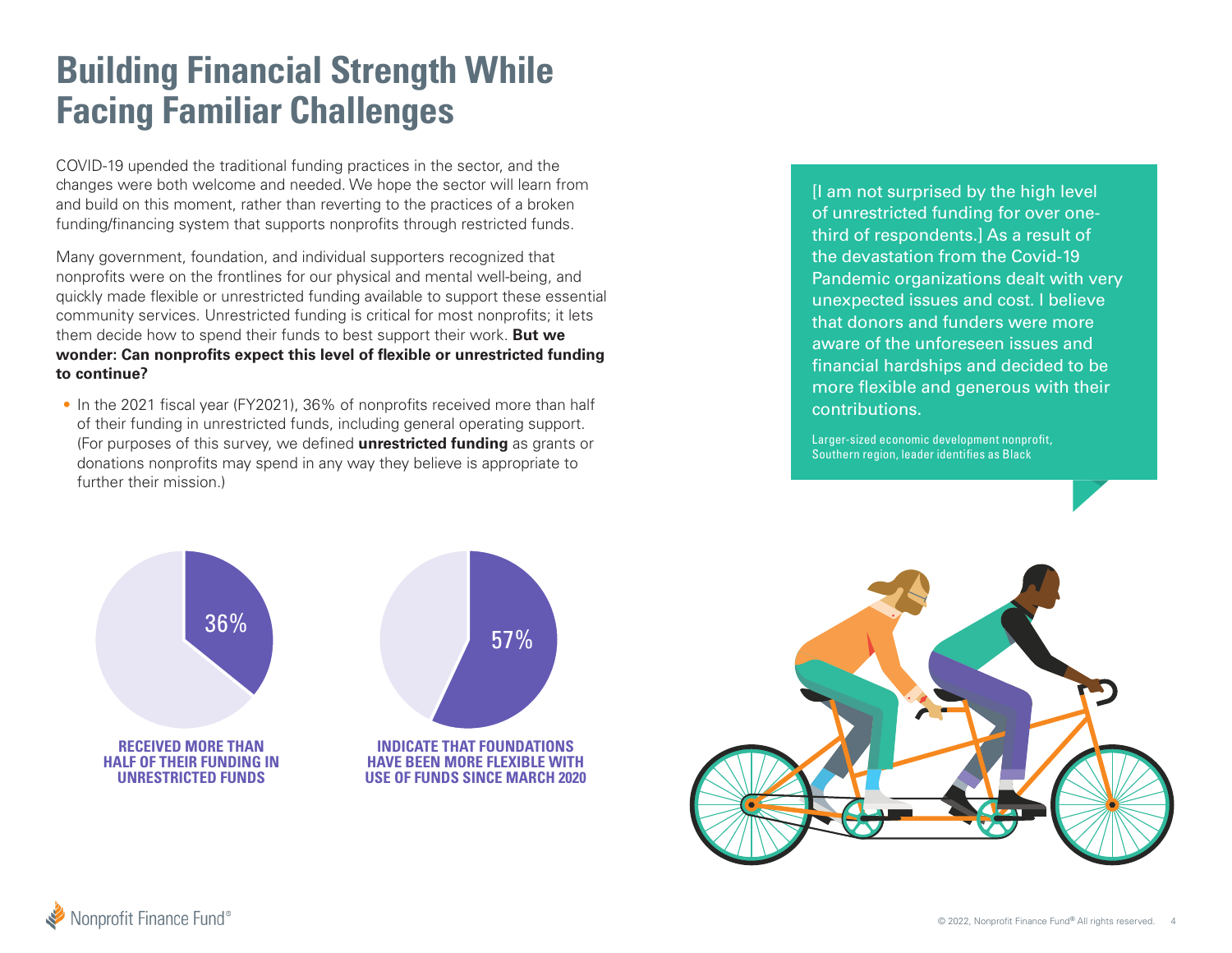### **RISING FUNDING AND DISPARITIES IN PAYCHECK PROTECTION PROGRAM (PPP) LOANS:**



- 76% of white-led organizations received PPP loans, compared to 58% of Black-led organizations. This may be due to two factors:
	- **Fewer Black-led organizations applied for PPP loans** (64% of Black-led nonprofits as compared to 77% of white-led nonprofits).
	- Among those that did apply for PPP loans, 99% of white-led organizations received them versus 90% of Black-led organizations.

### **ORGANIZATIONAL CHALLENGES FACING NONPROFIT LEADERS:**

• 82% of BIPOC-led (Black, Indigenous, and person of color) organizations reported long-term sustainability as a top need, as did 69% of white-led organizations.



We survived. We also learned many lessons from the pandemic especially how to pivot to an online program. We provided our students a chance to process and discuss the murder of George Floyd through Zoom meetings and online community virtual forums. We engaged children with our program when they were isolated at home during the summer of 2020 and provided team members who checked regularly on the children when they didn't show for camp. We also expanded our reach in our after-school program and began additional programs. We were resilient...We also received PPP funds which helped us survive as an organization, but we are not sure how we will fill the gap we now have, moving forward without it.

Smaller-sized recreation and sports nonprofit, Midwest region, leader identifies as white

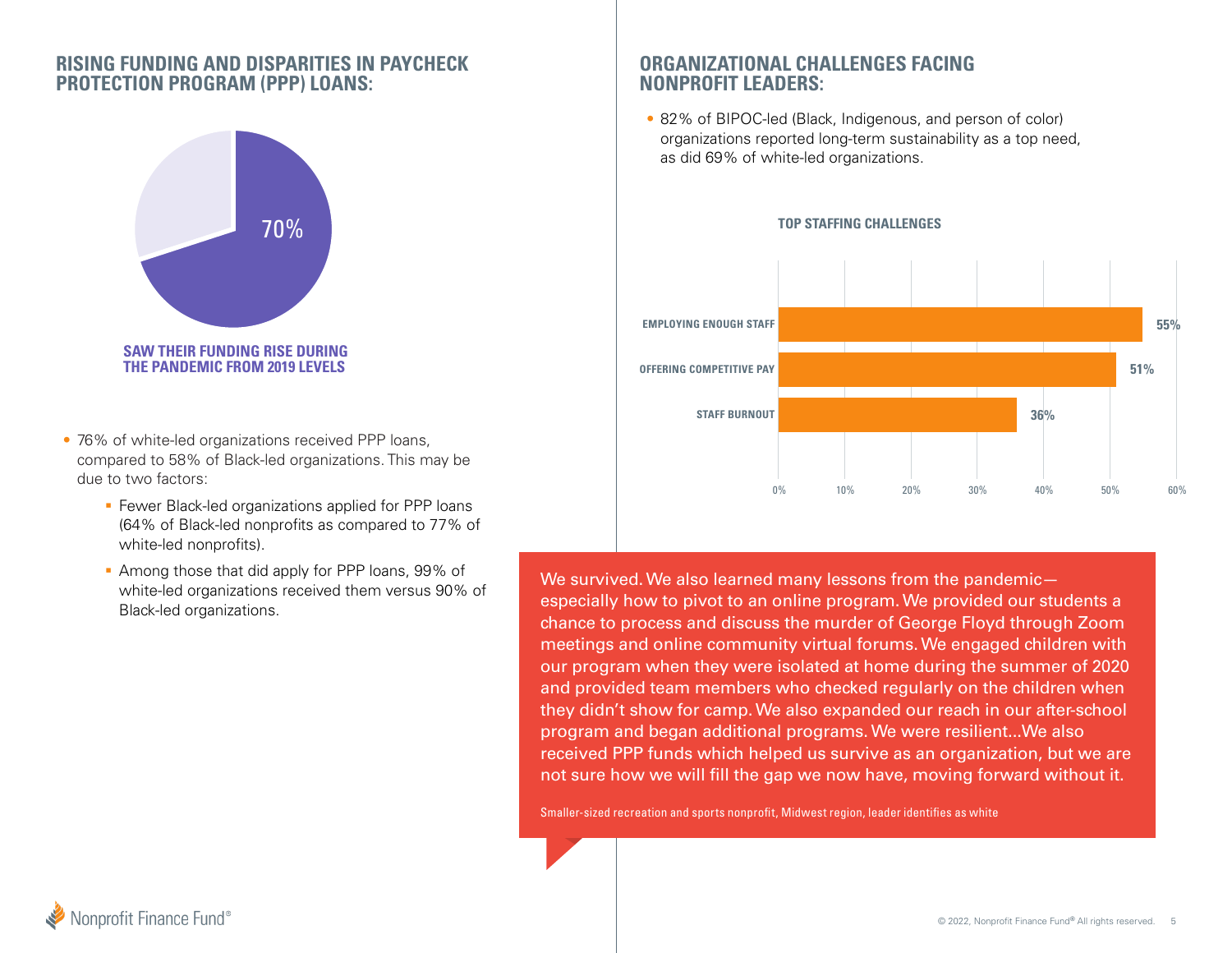# **Sparking Widespread Calls for Racial Justice**

Events of the last two years also accelerated a racial reckoning in this country. The murders of innocent Black Americans like George Floyd and Breonna Taylor sparked widespread calls for racial justice. The anti-Asian attacks in places like Atlanta and San Francisco ignited the Stop Asian Hate movement. As with the COVID-19 response, nonprofits were on the frontlines of these movements for racial justice and equity.

### **FOCUS ON RACIAL EQUITY**

• 95% of organizations have taken one or more actions to address diversity, equity, and inclusion (DEI). Over three-quarters have had discussions with their Board (79%) and staff (78%) about DEI.



#### **GEORGE FLOYD**

Respondents were impacted a great deal by events surrounding the murder of George Floyd.



**THREATS OF VIOLENCE**

Respondents were impacted a great deal by instances of politically or racially motivated violence and threats.

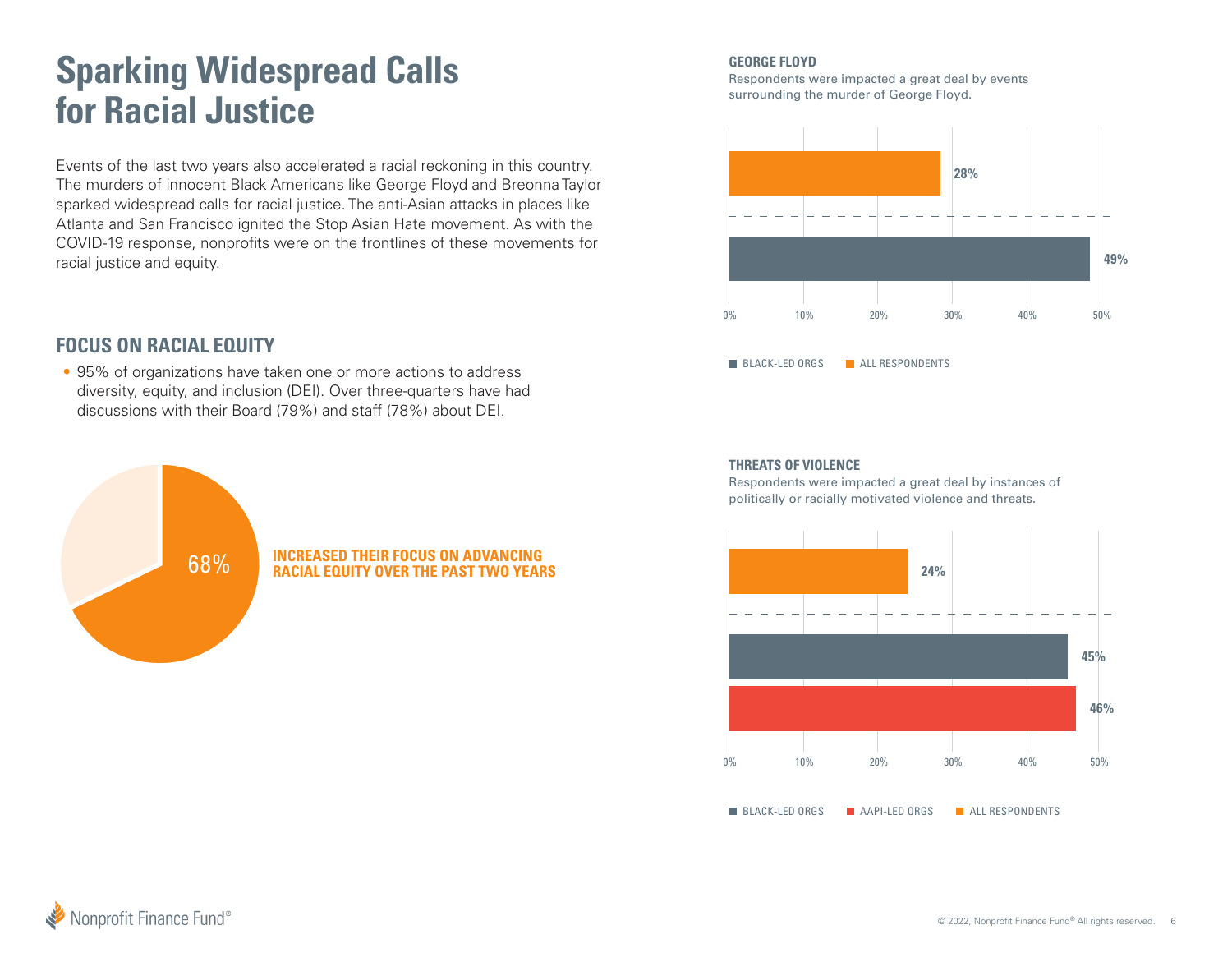# **EXPERIENCES OF BIPOC-LED AND WHITE-LED ORGANIZATIONS**

We gathered data to compare the experiences of BIPOC-led (Black, Indigenous, and person of color) organizations with those of white-led organizations.



A greater number of BIPOC-led organizations saw an **RACE MATTERS** increase in service demand during the pandemic.

#### **SAW AN INCREASE IN SERVICE DEMAND**



BIPOC-LED ORGS WHITE-LED ORGS

**SAW A** *SIGNIFICANT* **(10%+) INCREASE IN SERVICE DEMAND**



BIPOC-LED ORGS WHITE-LED ORGS

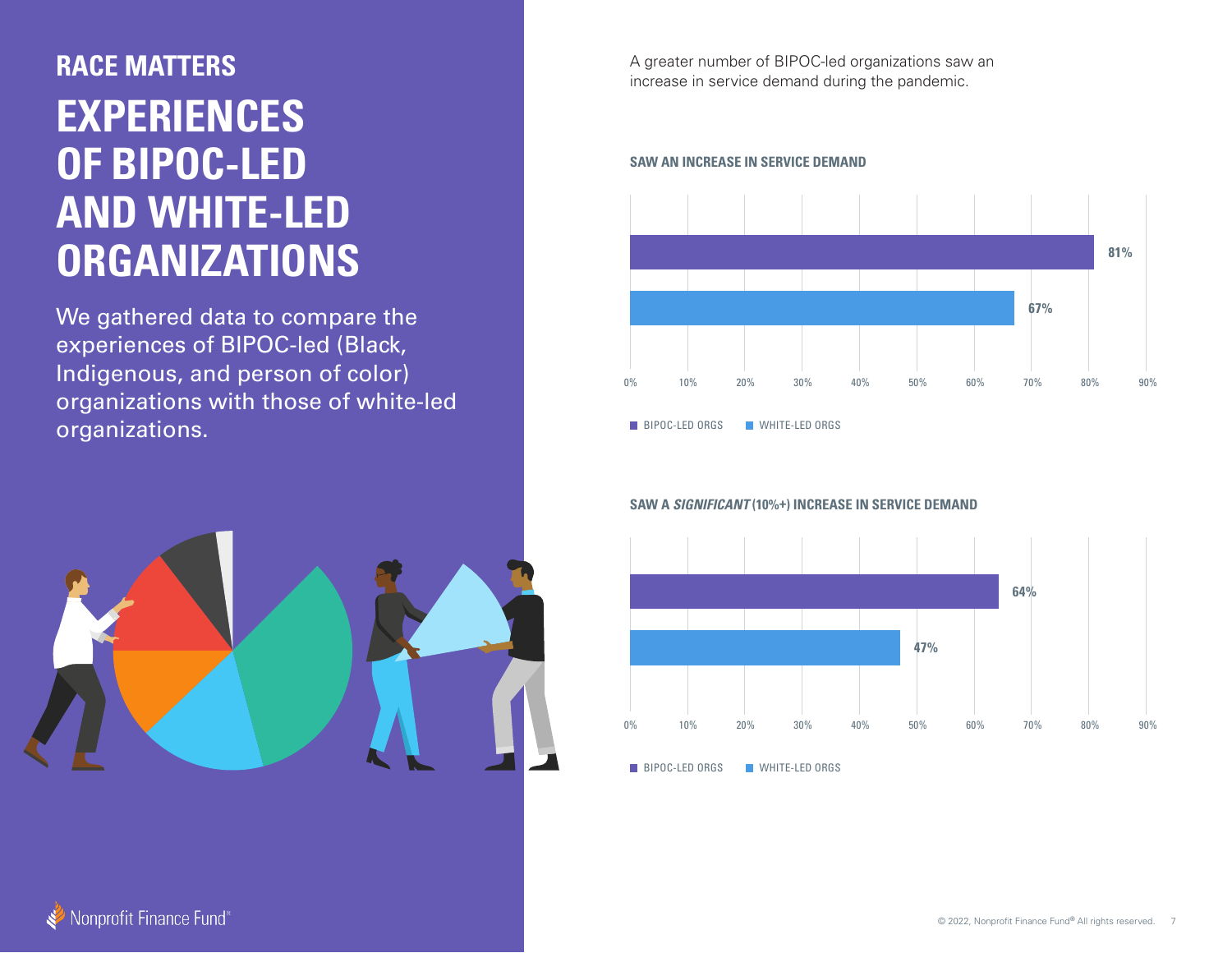# **Representing Community Voice**

BIPOC-led organizations are more likely to have leadership that represents the communities they serve.

#### **HAVE LIVED EXPERIENCE REPRESENTATIVE OF ONE OR MORE COMMUNITIES SERVED**



We advance racial equity every day. 95% of our staff are people of color and 98% of the kids we serve are students of color. Everything we do is grounded in the advancement of people of color and racial equity.

Mid-sized youth services nonprofit, Western Region, leader identifies as Black

We use a vetting process to identify vendors and partners that share our commitment to race equity. We seek individuals from various race backgrounds for board and executive director/CEO positions within our organization. We have community representation at the board level, either on the board itself or through a community advisory board. We help senior leadership understand how to be inclusive leaders with learning approaches that emphasize reflection, iteration, and adaptability. We engage everyone, from the board to staff levels of the organization, in race equity work and ensure that individuals understand their roles in creating culture such that one's race identity has no influence on how they fare within the organization.

Smaller-sized human services nonprofit, Western Region, leader identifies as Latinx

# **Advancing Racial Equity**

Nearly all respondents took actions to address DEI in various ways. Yet we see some differences emerge in terms of actions taken based on the organizations' leaders' racial identity. BIPOC-led organizations were more likely than white-led organizations to actively address racial equity:

• 64% of BIPOC led organizations developed, improved and/or expanded services to Black, Indigenous, or other people of color, as compared to 52% of white-led organizations.

#### **PUBLICLY ADVOCATED FOR POLICIES TO ADVANCE RACIAL EQUITY IN THE COMMUNITIES THEY SERVE**



#### **HAVE BEEN ACTIVELY ENGAGED IN ADVANCING RACIAL EQUITY FOR 5+ YEARS**



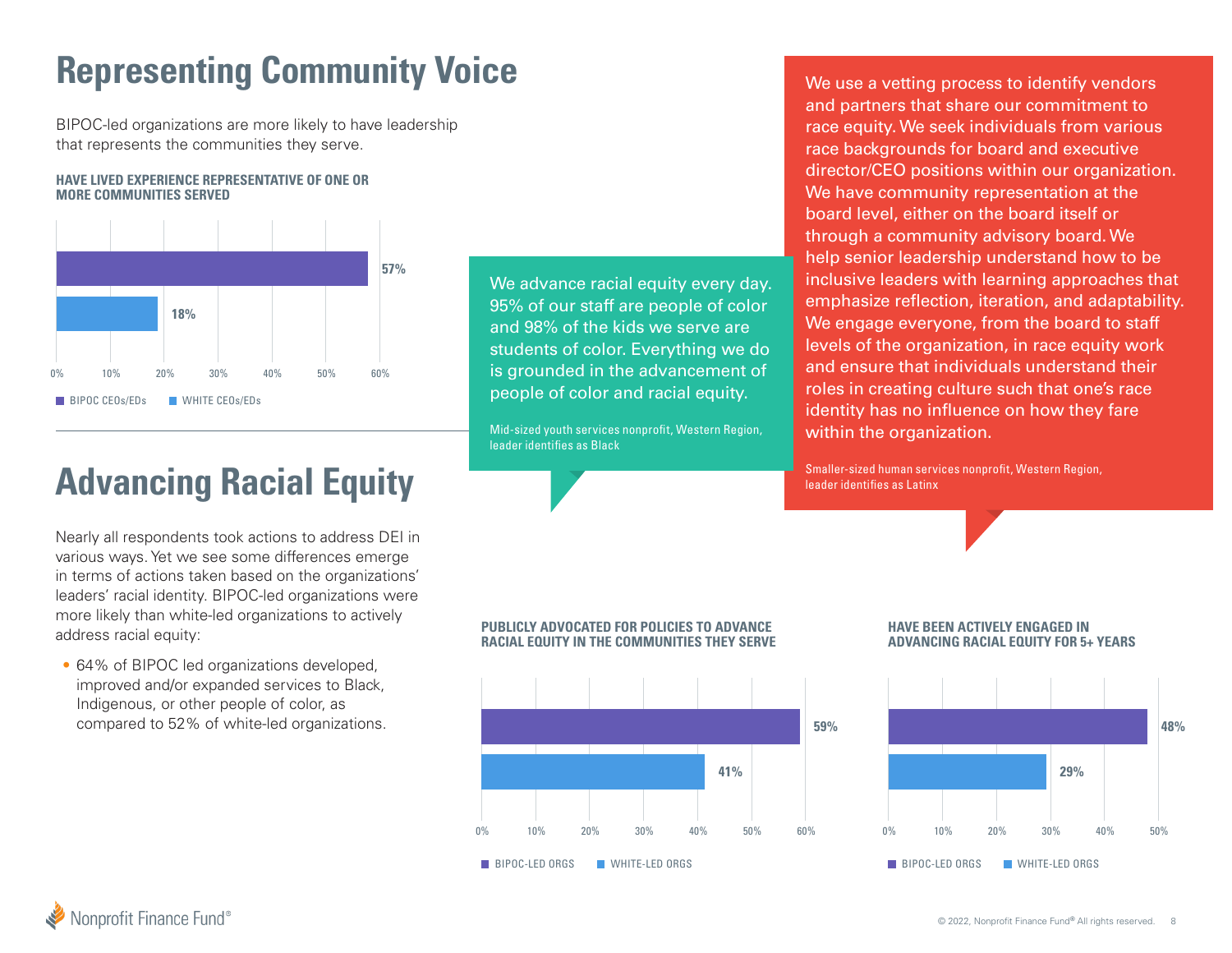# **Inequitable Funding Persists**

Despite the many commitments to racial equity and to diversity, equity and inclusion, long-standing inequities persist in the nonprofit funding system that favor white-led organizations.

#### **RECEIVED HALF OR MORE OF THEIR FUNDING AS UNRESTRICTED FUNDS IN FY2021**



**ENDED FY2021 WITH A SURPLUS**



**REVENUE SOURCES**





Nonprofit Finance Fund®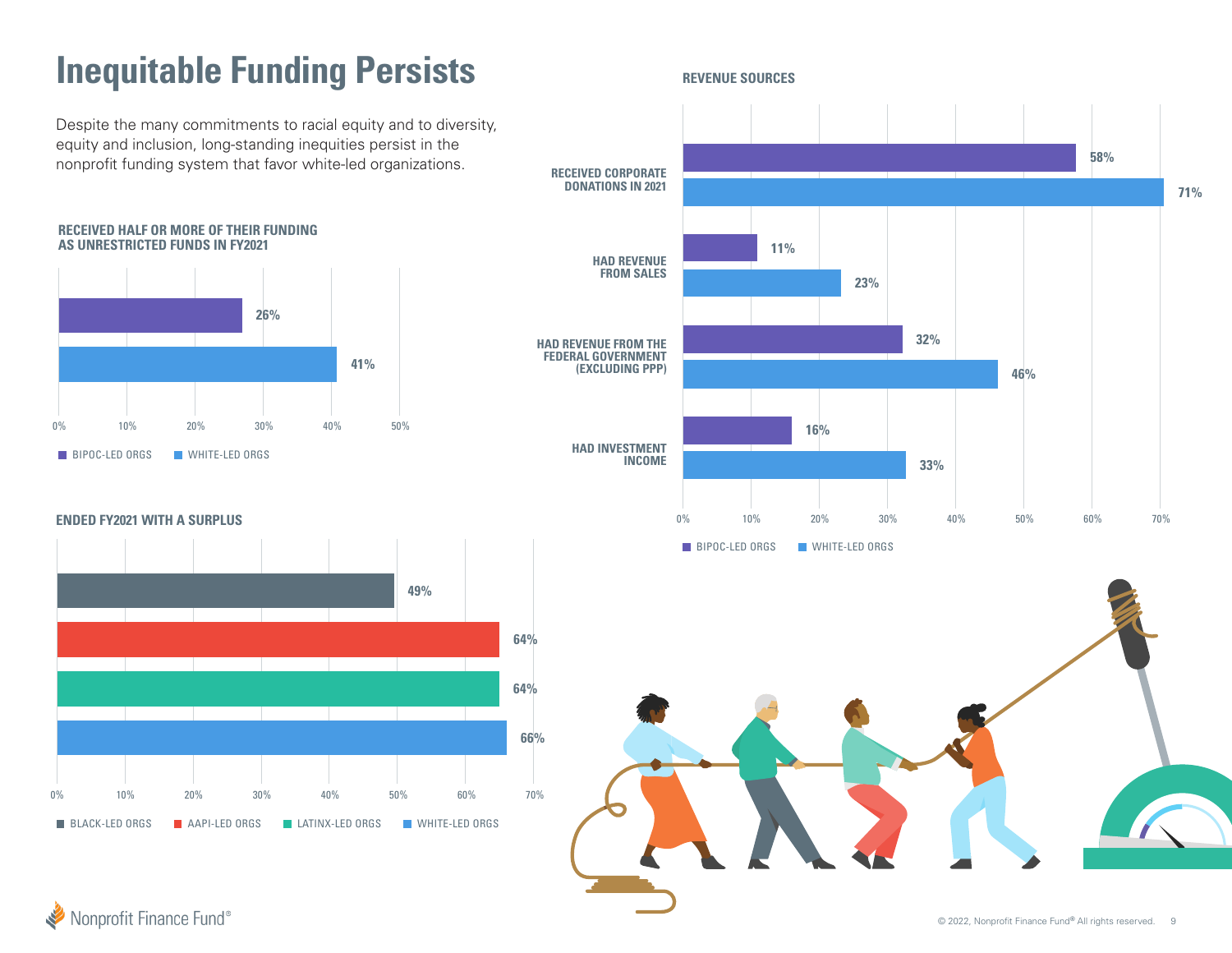### **WHAT FUNDERS CAN DO**

Practice [Trust-Based](https://www.trustbasedphilanthropy.org/practices) [Philanthropy](https://www.trustbasedphilanthropy.org/practices) both in actions you can take today and in making longer-term, structural changes to how you fund.

Nonprofits work to create a more resilient and equitable sector that can best deliver for our communities.



**1** TRUST US. We are the experts in our work. We need multi-year,<br>unrestricted funds. We are looking for partnerships, not oversight.

Stop invite-only grants because you cannot reach the small BIPOC-led organizations doing the work on the ground when you rely on friends and colleagues who don't know who's out here. It creates a power imbalance.

PLEASE make RFPs (Request for Proposals) no more than 4–6 questions that don't continually ask for the same information. One report at the end of the grant. An open & transparent process.

If an org is denied a grant, please offer FREE grant-writing training. The reason the big organizations stay funded is because they can afford grant writers.

Don't make promises you can't keep—if you say you want to fund us, don't make us chase you.

If you have a question about an RFP, please ask us, don't just dump the application. I've answered this question so many times (as have so many others) PLEASE act on this information this time. Thank you.

Smaller-sized arts, social justice, and civic engagement nonprofit, Western region, leader identifies as multi-racial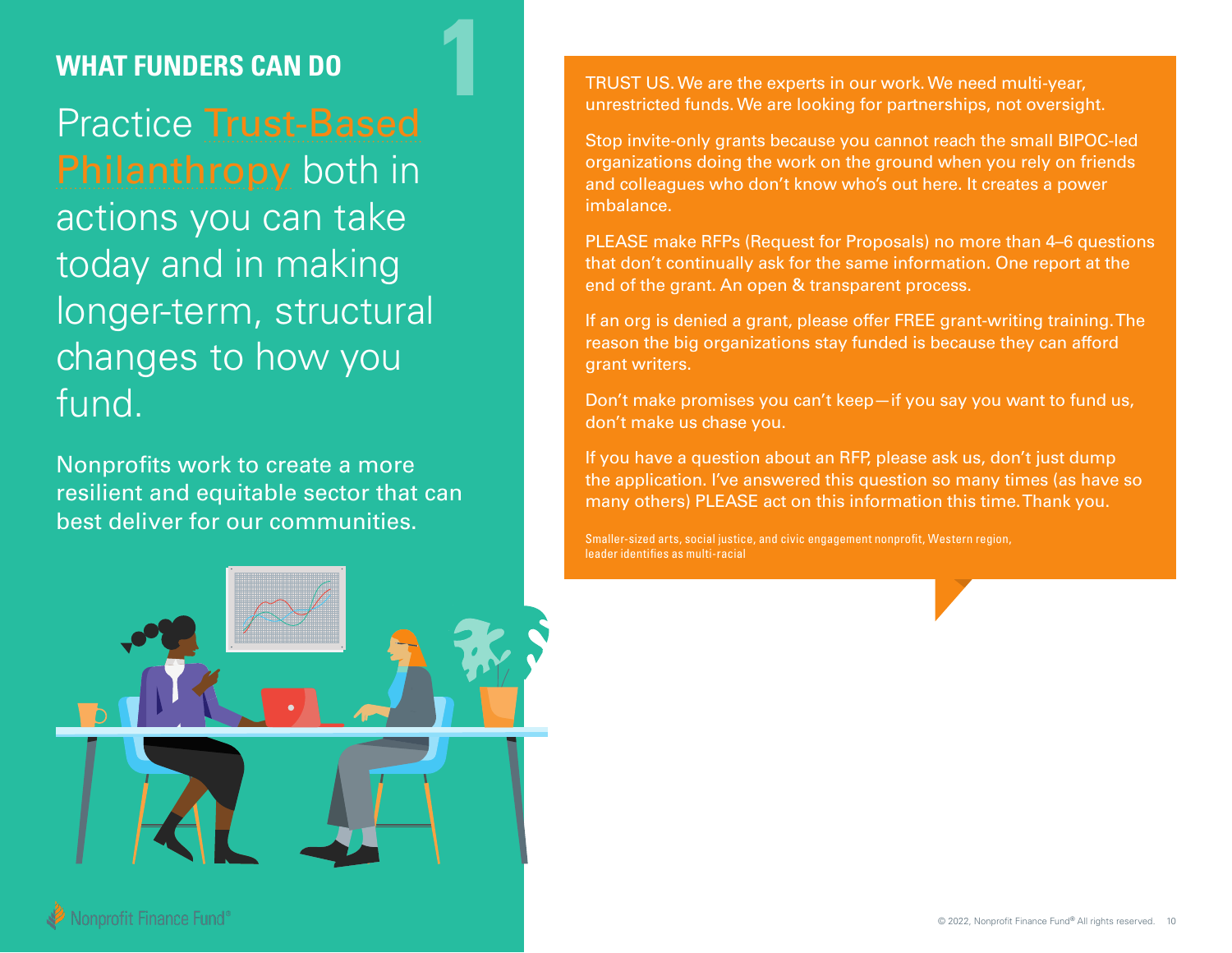### **WHAT FUNDERS CAN DO**

Continue the bold ways of funding that the COVID-19 pandemic instigated and accelerated.

Find and start with the actions that are relatively lower lift for your institution as you plan for bigger shifts.



### **2 HERE ARE SOME SPECIFIC ACTIONS YOU CAN TAKE:**

- Give flexible funding (unrestricted funds, including general operating support).
- Understand and fund [full costs](https://nff.org/full-cost), which are all the financial resources it takes to run an effective organization for the long haul.
- Fund for operations (technology, training, infrastructure, staff hires), all the things vital to supporting the programs you want to succeed.
- Fund organizations to have a surplus or rainy-day fund, especially as costs are rising for everything from supplies to labor. And at the least, don't penalize nonprofits if they have a surplus or reserves.
- Fund at levels that let nonprofits pay living wages to all staff.

The reimbursement rate does not match the need for services and has not kept pace with salary demands. We are woefully under financed for a skill driven organization. We are required to have Registered nurses, Licensed therapists, licensed administrators, licensed social workers etc. These titles are expensive and in demand.

Larger-sized healthcare nonprofit, Northeast region, leader identifies as multi-racial

- Be upfront with nonprofits about whether you can provide multi-year funding. It lets the nonprofits whose work you care about focus more time on doing that work and less on worrying whether they'll be able to pay their staff, suppliers, and landlords next year.
- When you contract with a nonprofit to provide community services, provide funding upfront—or at the very least, on time—so that organizations have the resources they need when they need them.

It seems as though most grant requirements are written for those who already have access and an incredible infrastructure. If there is a sincere desire to change the common culture in philanthropy and to achieve some type of equitable practice, funders must get rid of inherently racist structures deeply imbedded in the "traditions" of the philanthropic sector.

Smaller-sized arts and culture nonprofit, Western region, leader identifies as Black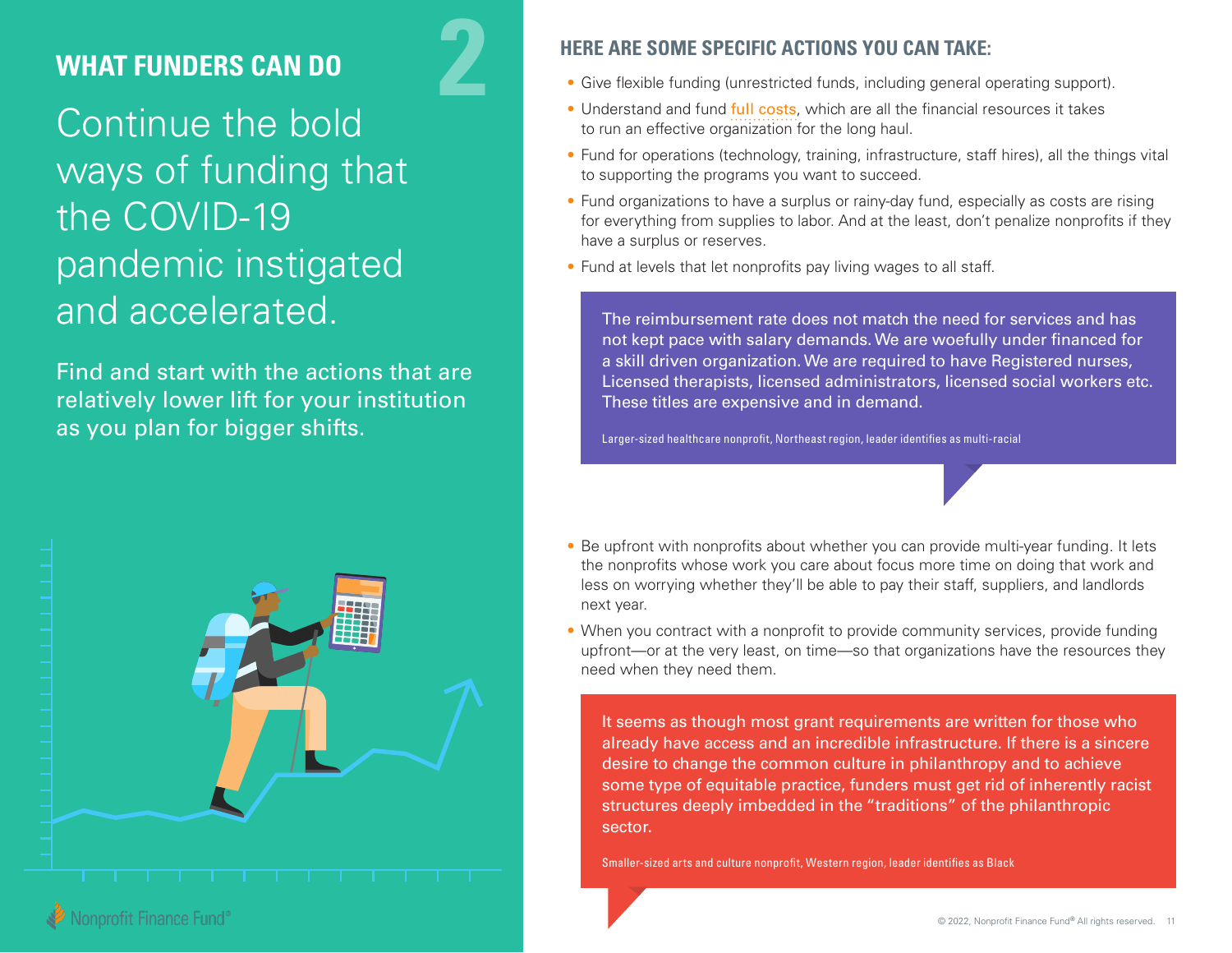### **WHAT FUNDERS CAN DO 3**

# Change inequitable funding practices within your own institution.

We strongly encourage all foundations, investors, individual donors, and government agencies that contract with nonprofits to note the disparities in how the nonprofit funding system is supporting BIPOC-led organizations, and to take action to change that, honoring the valuable contributions of BIPOC-led organizations by providing them with the resources they need to support communities' aspirations.



### **HERE ARE SOME SPECIFIC ACTIONS YOU CAN TAKE:**

- Seek out and fund organizations that are led by people with relevant direct experience, and personal relationships in the communities you're supporting. Pay particular attention to BIPOC-led, community-centered organizations that may have been excluded from traditional funding pathways. Support them yourself, whether with funding or advice, and also introduce them to others in your network who might be able to support them.
- Make nonprofits and community leaders co-designers in grantmaking initiatives; involve them in decisions on what and who to fund.
- Have and apply an informed lens as it relates to race and equity.

#### What we need to best deliver our mission is:

- 1. Multiyear grants that exceed \$500K. This would allow us to incentivize top talent.
- 2. Their understanding of racial disparities and racial hierarchies in philanthropy and arts/culture sectors.
- 3. Funding programs and strategies that prioritize and level playfield for BIPOC-led and founded organizations.
- 4. An understanding that diversity is not inclusion and inclusion is not equity.
- 5. Their use of capacity indicators other than budget, board, etc.—indicators that are steeped in disparities resulting from segregation and unjust economic policies.

Smaller-sized arts and culture nonprofit, Midwest region, leader identifies as Black

- Share insights into what funders look for in an effective grant proposal, how funders build new relationships with potential grantees, and other advice geared toward helping them enhance their positioning over time. Increase the available resources to deliver services and information to their targeted populations.
- Stop practices that can exclude smaller and newer organizations:
	- Make funding applications easier and don't disqualify organizations based on minor errors or omissions.
	- **Remove the need for requirements that may be too costly for organizations (e.g.,** audited tax returns). Organizations need straightforward funding requirements and fewer reporting requirements.